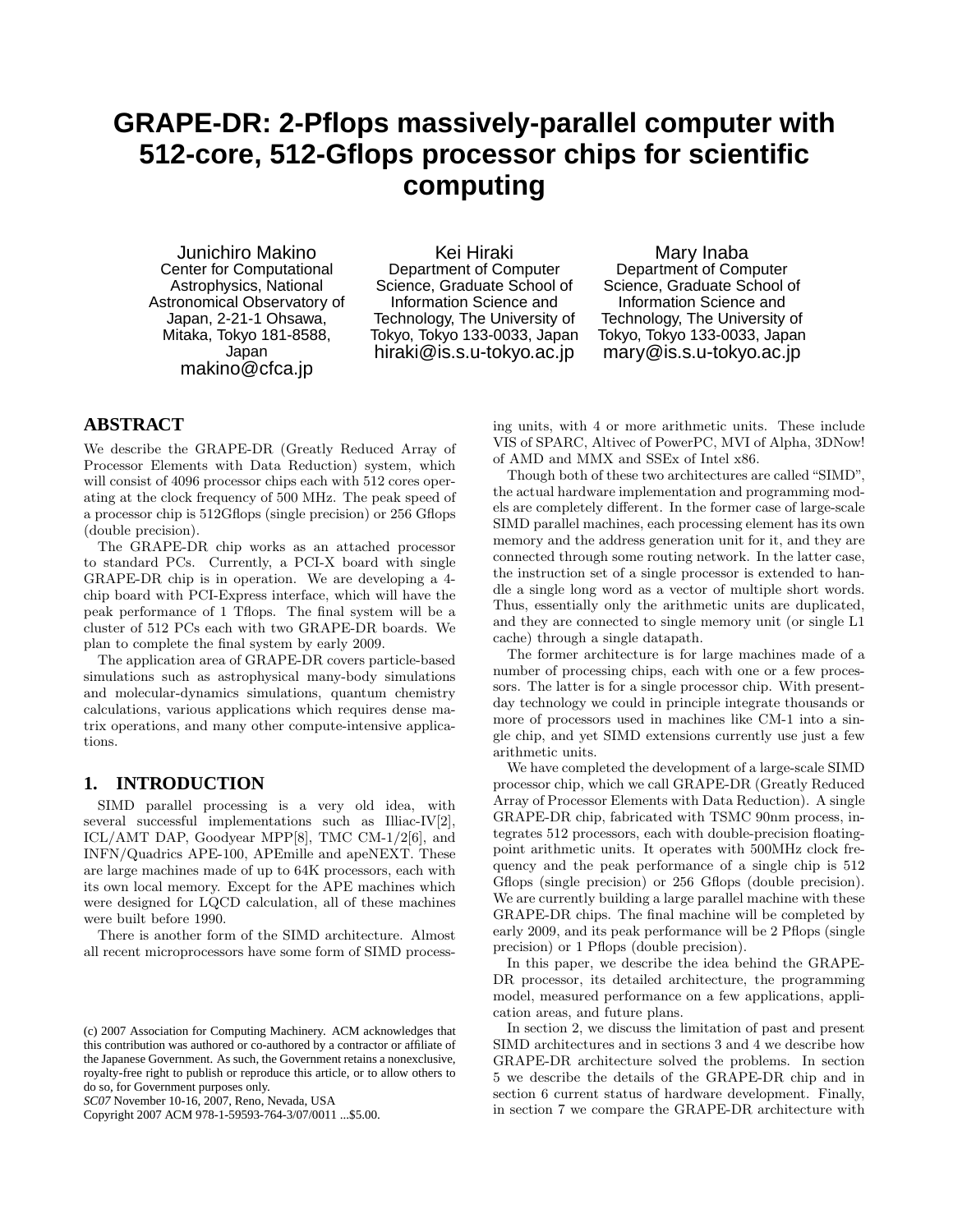

**Figure 1: Structure of a traditional large-scale SIMD processor**

those of several other "many-core" processors.

# **2. LIMITATIONS OF LARGE-SCALE SIMD MACHINES**

As we described in the previous section, large-scale SIMD machines have become extinct in early 1990s. One can think of many reasons, but one crucial one, in our opinion, is simply that with traditional SIMD architecture it has become impossible to make effective use of the advance of the semiconductor technology.

Figure 1 shows the basic architecture of an SIMD processor. A number of processor elements (PEs), each with its local memory (LM), execute the same instruction. They can communicate with each other through some communication network. Many machines had simple mesh connections. Some machines had more complex networks such as the hypercube.

The main advantage of an SIMD machine compared to an MIMD machine is that many processors can share single control logic for instruction fetch, decode etc. Thus, one can make larger number of processors from the same amount of transistors or silicon real estate, and until late 1980s one could make large-scale SIMD machines with number of processors much larger than that of MIMD machines for similar production cost.

However, such an advantage was lost in early 1990s, when a single LSI became large enough to integrate complex microprocessors with fully pipelined floating-point arithmetic units. At that point, the bandwidth that floating-point arithmetic units required became much more than that of the external memory, and even for a single arithmetic unit a cache memory (or a complex hierarchy of caches) became necessary. If even a single arithmetic unit requires a cache, it is clear that increasing the number of arithmetic units does not improve the overall performance. In other words, memory bandwidth limits the performance of an SIMD processor chip. Moreover, the SIMD architecture implies that the instruction stream must be supplied from an external control unit and broadcasted to the entire machine, which is even more difficult than offering the bandwidth to the local memory. So the instruction bandwidth is also a problem.

To summarize, it has become impossible to design a large scale SIMD machine, with reasonably high clock frequency and reasonably large number of processor elements integrated into a chip. This is the basic reason why large-scale SIMD machines have become extinct.

The current SIMD extensions of microprocessors solved

the latter problem of the instruction bandwidth by limiting the range of arithmetic units which works in the SIMD fashion to a single processor core in a single chip, but did not really solved the memory bandwidth problem. In current SIMD extensions, SIMD execution units access the data in the L1 cache through multi-word load/store instructions. Thus, as far as the data is in the L1 cache, high performance can be achieved. However, if the data is not in the L1 cache, the performance is limited by the bandwidth of the memory (or L2 or higher level cache), which is much less than that of the L1 cache. Current microprocessors thus have only a modest number of floating point units, even for the case of multi-core chips.

However, the requirement for memory bandwidth depends critically on the type of applications, and there are a number of important applications which require rather small memory bandwidth. One example is particle-based simulations. In particle-based simulations, one particle interact with many other particles at each timestep. Thus, calculation cost per particle is fairly large, while the amount of data for one particle is tiny. The extreme example is astrophysical many body simulations with the  $O(N^2)$  direct interaction calculation algorithm, where *N* is the number of particles. With the direct interaction calculation, the gravitational force on one particle is calculated as the sum of all *N −* 1 forces from other particles. Therefore, we can use various blocking techniques to reduce the requirement for memory bandwidth. In the case of astrophysical many-body simulations with  $O(N \log N)$  or  $O(N)$  methods, calculation cost is much smaller, but we can still use blocking techniques. The same is true for classical molecular dynamics simulations.

Another example is quantum chemistry calculations, where the calculation of two-electron integrals and the diagonalization of dense matrices are among the most costly operations. Both are compute-intensive operations on small amount of data. In general, most operations on dense matrices can be rewritten in such a way that the matrix-matrix multiplications become the most time-consuming part, and it is easy to reduce the memory bandwidth requirement of matrix-matrix multiplications by blocking.

It is probably more useful to list applications which require very high memory bandwidth and thus not suitable for our SIMD architecture. One is large scale hydrodynamics simulations (CFD) on structured grid and relatively simple low-order explicit integration schemes. Another example is applications which requires FFT of very large dataset, such as CFD with spectrum methos or plane-wave expansion methods for band-structure calculations. In both cases, the number of arithmetic operations per memory access is intrinsically small.

For many other applications, we can reduce the memory bandwidth requirement by various techniques, and we might be able to use an SIMD processor with large number of floating point units and small memory bandwidth effectively. In the next section, we describe the architecture of such an SIMD processor chip we developed.

# **3. GREATLY REDUCED ARRAY OF PRO-CESSOR ELEMENTS**

Figure 2 shows the basic architecture we discuss in this paper. It consists of a number of processing elements (PEs),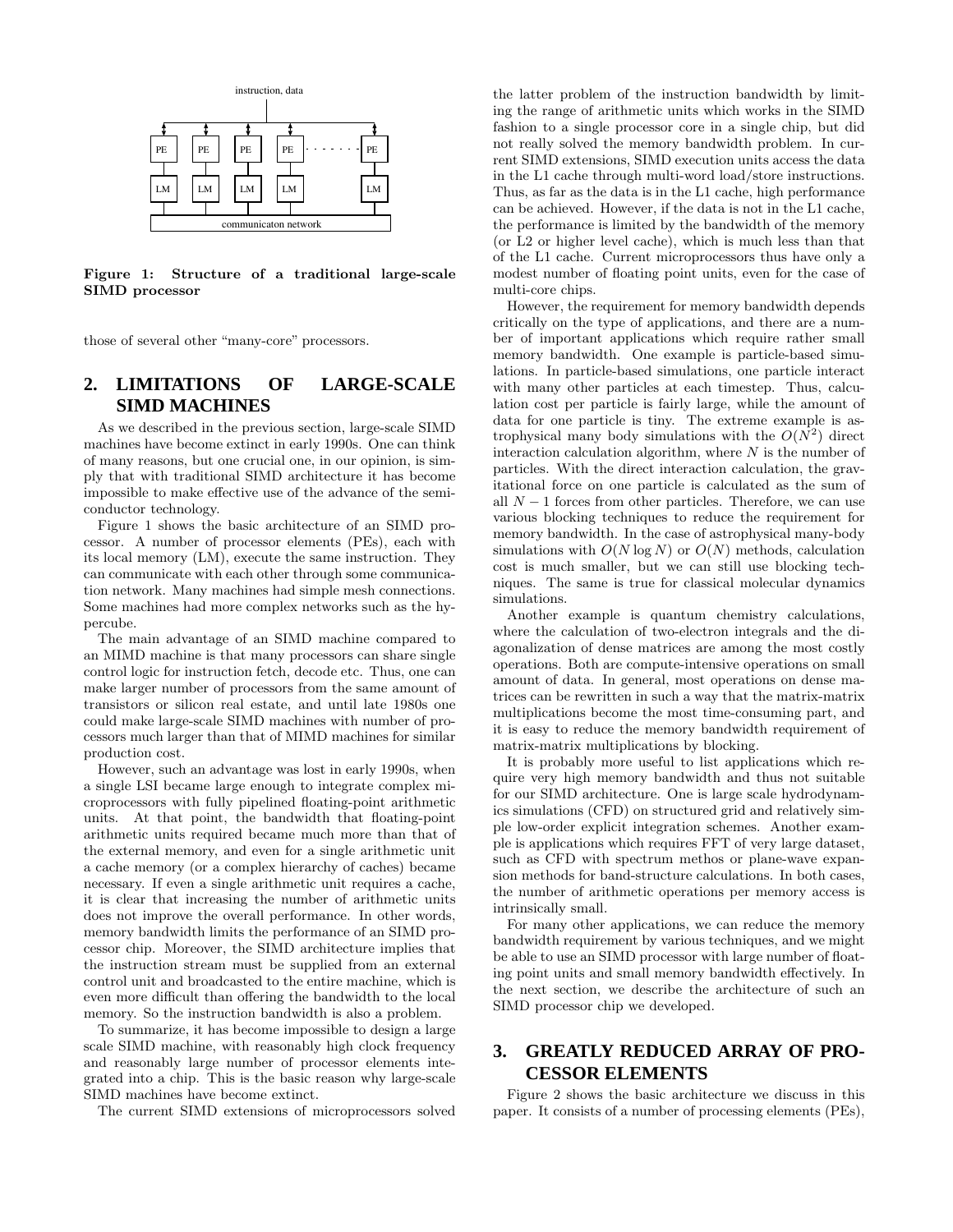

**Figure 2: Basic structure of an SIMD processor**

each of which consists of an FPU and a register file. They all receive the same instruction from outside the chip, and perform the same operation.

Compared to the classic SIMD architecture such as that of TMC CM-2, the main difference are the followings.

- a) PEs do not have large local memories.
- b) There is no communication network between PEs.

We introduce these two simplifications so that a large number of PEs can be integrated into a single chip. If we want to have a large memory connected to each PE, the only economical way is to attach DRAM chips. However, once we decide to use external memory chips, it becomes very difficult to integrate large number of processors into a chip. Consider an example of a chip with 100 processors, each with one arithmetic unit. If the clock frequency is 1 GHz, the peak speed of the chip is 100 Gflops. If we want to add the memory units which can supply one word per clock cycle to these 100 processors, we need the memory bandwidth of 800 GB/s, or around 100 times more than that of the latest microprocessors, which is clearly not practical. If we eliminate the local memory of processors, we can integrate very large number of processors into a chip.

A communication network is not very expensive, as far as it is limited into a single chip. A two-dimensional mesh network would be quite natural, for physically two-dimensional array of PEs on a single silicon chip. However, such a twodimensional network poses a very hard problem, if we try to extend it to multi-chip systems. (see figure 3) With current and near-future VLSI technology, it is possible to integrate more than 1000 PEs to a single chip, each with fully pipelined FPUs. Thus, a 2D array will have the dimensions of 32 by 32, and the minimum number of external links necessary to construct a 2D network is  $32 \times 4 = 128$ . If we want to have, say, 16 wires per link, the total number of pins necessary is 2,048. To make such a large number of pins work with a reasonable data rate is not impossible, but very costly.

If we eliminate the inter-PE communication network right from the beginning, we have no problem in constructing multi-chip systems, since PEs in different chips need not be connected.



**Figure 3: On-chip two-dimensional network (left) and its extension to multiple chips and multiple boards (right)**

Thus, this simple architecture has two advantages. First, we can integrate a very large number of PEs into a single chip. Second, it is easy to construct a system with multiple chips. As a result, we can construct a system with very high peak performance.

Important question here is if any real application can actually take advantage of this architecture. We consider several examples and extend the basic architecture in the next section.

Note that this SIMD processor works as an attached processor to general-purpose CPU. Since the on-chip memory is limited to just the register files of PEs, the SIMD processor itself cannot run any application which requires large amount of memory. Thus, we need to move only the part of the application program which can be efficiently done on the SIMD processor. This of course means there will be communication overhead.

Before we proceed to the next section, we need a name for the proposed architecture. Since the main difference between the proposed architecture and previous SIMD architecture is the removal of elements like local memory and inter-PE network, we call this architecture Greatly Reduced Array of Processor Elements, or GRAPE. The similarity of this name to the GRAPE for astronomical *N*-body simulations[9] is a pure coincidence.

# **4. MODIFICATION TO THE BASIC AR-CHITECTURE**

#### **4.1 Particle-based simulations**

In many particle-based simulations such as classical molecular dynamics or astrophysical *N*-body simulations, the most expensive part of calculation is the evaluation of particle-particle interactions. In general, it has the form

$$
f_i = \sum_{j \neq i} g(x_i, x_j), \tag{1}
$$

where  $x_i$  denotes the variables associated with particle  $i$ ,  $g(x_i, x_j)$  is some generalized "force" from particle *j* to particle  $i$ , and  $f_i$  is the total "force" on particle  $i$ . At least formally, the summation is taken over all particles in the system. Therefore the calculation cost is  $O(N^2)$ , where *N* is the total number of particles in the system. In some cases the interaction is of short-range nature and we can apply some cut-off length. If the interaction is long-ranged, we might be able to use approximate algorithms such as FMM[4] or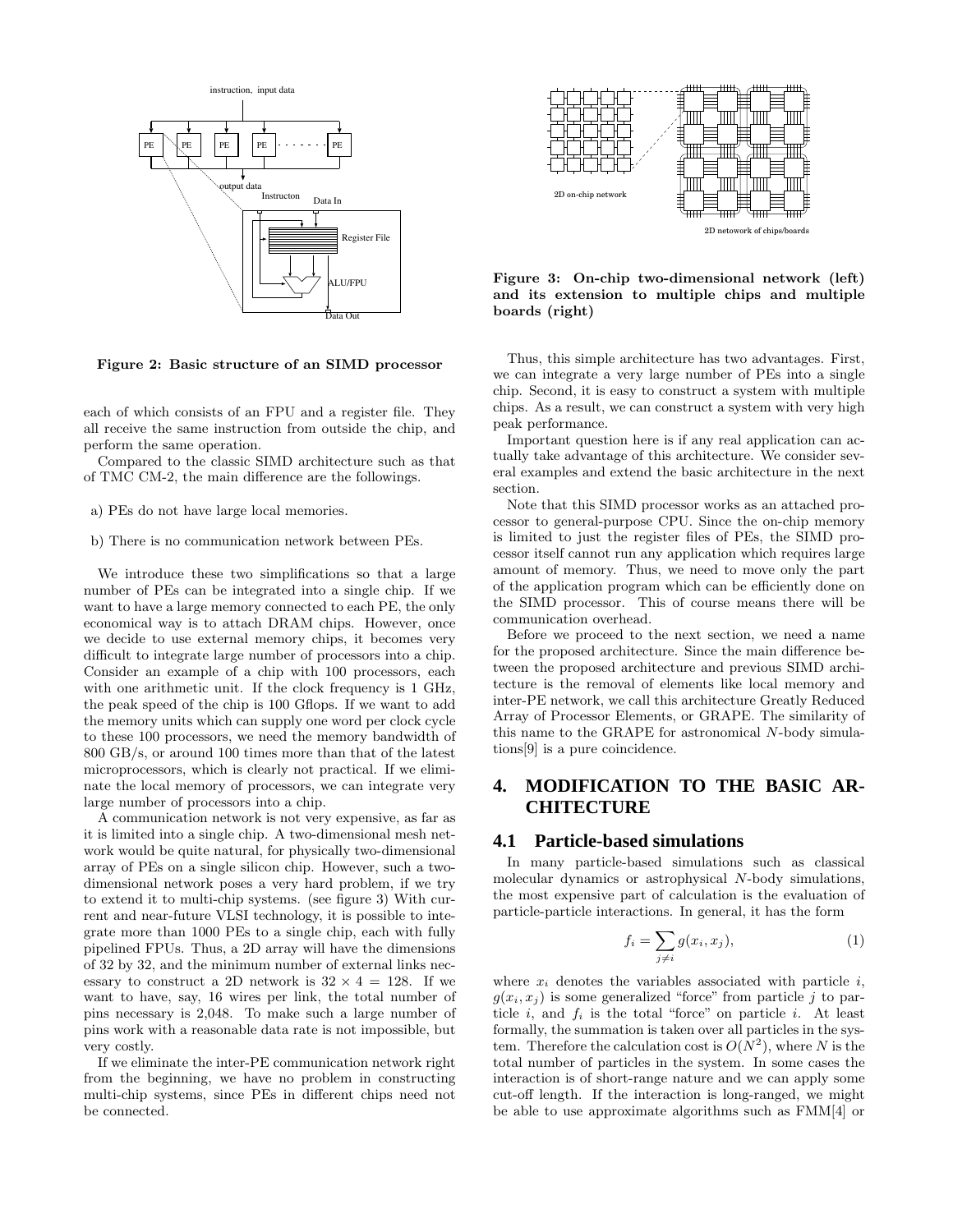

**Figure 4: Modified SIMD architecture**

Barnes-Hut tree[1].

In these cases, however, the most expensive part is still the evaluation of equation (1). The basic SIMD structure we discussed in the previous section is quite suited to calculations of this type. In the simplest case, we first load data of particles on which we calculate the interaction to the registers of PEs. In other words, we first write one  $x_i$  to each PE. Then we broadcast one  $x_j$  to all PEs and let them calculate the force from this particle *j* to their particles. We repeat sending particles *x<sup>j</sup>* until all particles are sent, and then read the calculated results  $f_i$  in PEs. Remaining calculations such as the time integration of particles are done on the host computer which controls the SIMD processor.

If the number of particles is much smaller than the number of PEs, the efficiency would become low. Even when the total number of the particles is large, if the interaction is short-ranged, the number of particles with which one particle physically interact can be much smaller than the number of PEs.

This problem can be solved in many different ways. One possibility is to organize the processors into blocks, as shown in figure 4.

In this modified architecture, PEs are organized into blocks, each with small buffer memory. These blocks are connected to a reduction network. The host computer can either write data to individual buffer memories or broadcast the same data to all buffer memories. In this way, PEs in different blocks can calculate the forces from different particles. In addition, the reduction network allows multiple PEs in different blocks to calculate the force on the same particle from different particles. Thus, the efficiency for small-*N* systems or short-range force is greatly improved. In the following, we call these blocks of PE as broadcast blocks (BBs) and the buffer memory as broadcast memory (BM).

Note that the hardware cost of the buffer memory and reduction network is very small, since their cost is proportional to the number of blocks, which is a small fraction of the number of PEs.

#### **4.2 Dense Matrix operations**

For any dense-matrix algorithms, the basic operation is matrix multiplication  $C = AB$ . Thus, the key question is if our proposed architecture can achieve reasonable performance for matrix multiplication.

We consider the modified architecture discussed in the previous section. In this architecture, it is easy to implement parallel matrix multiplication. In the following, we assume that the number of PEs in a group and the number of groups

in a chip is both *n*. Thus, a chip has *n* <sup>2</sup> PEs. The basic idea is to block-subdivide the matrix  $A$  into  $n \times n$  sub-matrices in the same way as in the standard Canon's algorithm and load them to each PE. Then we take one column of *B* and divide it to *n* pieces, and send these pieces to the broadcast memories. We then calculate  $c = Ab$  on each PE on each block. By taking summation over blocks, we obtain one row of *C*.

To be more specific, let us assume that *A* is a square matrix of size *nm*. We subdivide A into submatrices  $A_{ij}$  of size  $m$ , where  $m$  should be small enough that  $m<sup>2</sup>$  words can fit to the local memory of each PE. Here,  $A_{ij}$  is stored to PE *i* of BB *j*. We consider the multiplication of single column of *B*, which is a vector *b* with length *mn*. The vector *b* is again divided into *n* pieces, and for each *j*, *b<sup>j</sup>* is broadcasted to all PEs of BB *j*. Then, PE *i* of BB *j* performs the multiplication  $A_{ij}b_j$ . The results are partial sum of  $c_i$ , for each of PE *i* of all BBs. Thus, by taking the summation of these partial *c<sup>i</sup>* sums over all BBs, actual sum *c<sup>i</sup>* is calculated. Summation is done by the reduction network.

#### **4.3 Two-electron integral**

The evaluation of two-electron integrals is simply a rather long calculation from small number of input data, resulting in essentially a single number, and a very large number of them can be calculated in parallel. Thus, original simple architecture without reduction network is enough. Since the modified architecture can be used to emulate the original one, the modified architecture can be used.

## **4.4 Greatly Reduced Array of Processor Elements with Data Reduction**

We have changed the basic SIMD architecture by making the blocks of PEs and adding the buffer memories and the reduction network. Therefore, we call this architecture GRAPE-DR, or Greatly Reduced Array of Processor Elements with Data Reduction.

## **5. DESIGN OF THE GRAPE-DR CHIP**

In this section, we overview the design of the first chip based on the GRAPE-DR architecture, the GRAPE-DR chip. It integrates 512 simple processing elements (PEs), organized into 16 broadcast blocks. Each PE can do one floating-point addition and one multiplication in single precision per clock cycle, or one addition and one multiplication in double precision in every two clock cycles. The clock frequency is 500MHz and the theoretical peak performance is 512Gflops in single precision and 256 Gflops in double precision.

#### **5.1 PE architecture**

Since each PE is programmable, we have to define its instruction set architecture, in other words, how we write programs for PEs. We designed the PE architecture so that the hardware is simple and yet can achieve high performance.

From the hardware point of view, PE must be fully pipelined, with fixed number of stages which does not depend on the data. This requirement of fixed number of stages comes from the SIMD nature that all PEs must proceed in lockstep. For simplicity, we construct PEs so that all operations, integer or floating-point, have the same number of stages.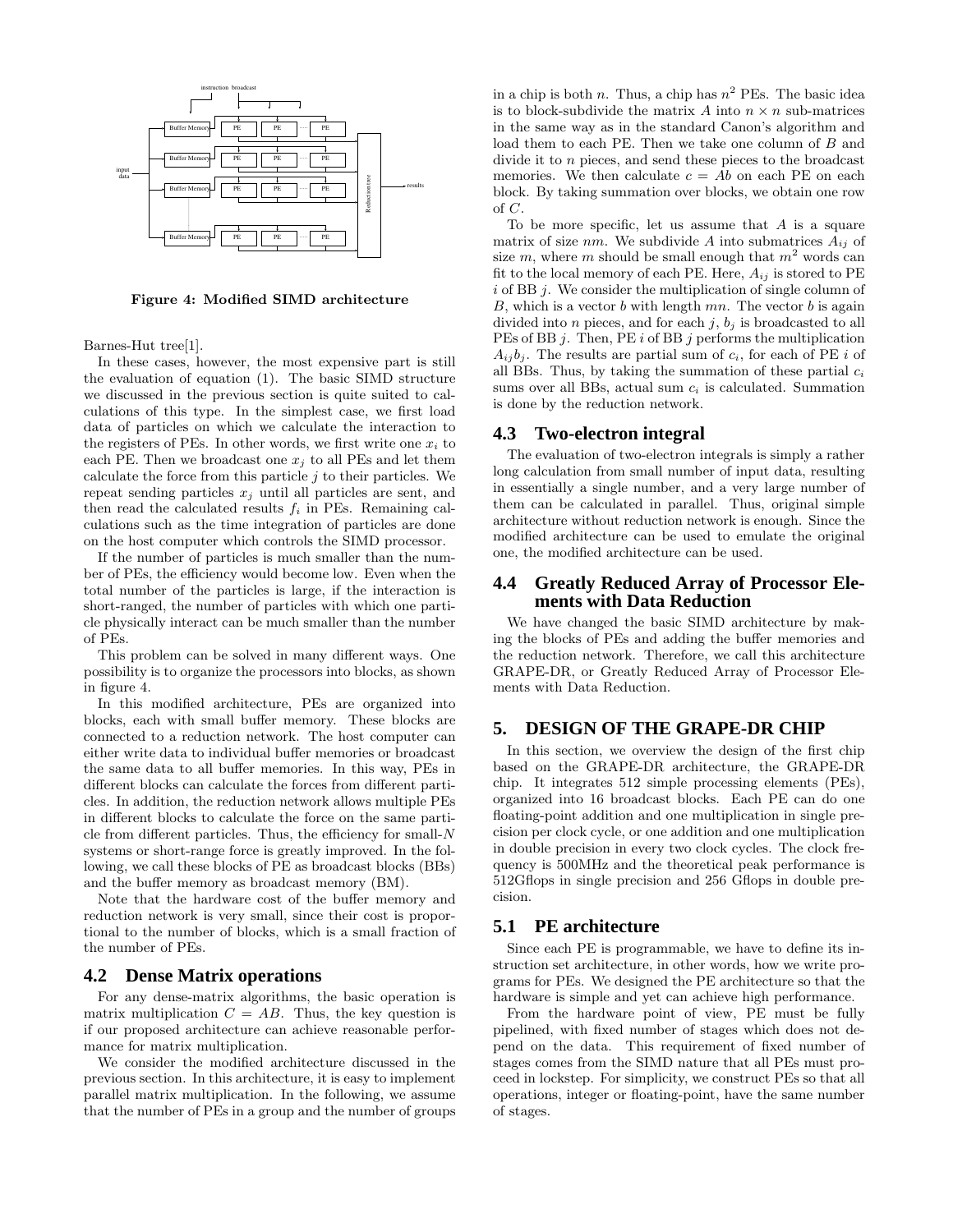With this pipeline processor of fixed stages, the result of one operation becomes available after a fixed number of stages, independent of the types of the operations executed. A simple way to take advantage of this predictability is to define a vector instruction set, with the vector length same as the number of pipeline stages. In this way, each vector instruction can use the result of the previous instruction, and we can eliminate the need for the instruction scheduling. Additional advantage of the vector-mode instruction is that the communication bandwidth for the instruction stream is reduced by the factor same as the vector length. In our first implementation, we use the vector length of four.

When we use this vector instruction set for the calculation of particle-particle interaction, the simplest way to write the program is to use one PE to calculate the forces on four particles (here four is the vector length). This means the effective number of PEs, from software point of view, becomes larger by a factor of four, and we probably want to make the number of blocks introduced in the previous section larger by the same factor, to keep the effective number of particles to be processed in parallel small. Note that this can be achieved without increasing the communication bandwidth, since the communication bandwidth depends only on the total processing speed and the number of *i*-particles.

The use of the vector instruction set also implies the size of the register file must be large enough in order to keep all intermediate data. However, for many applications the requirement is anyway small. Therefore the impact of the vector mode on the size of the register file is rather small.

The fact that we adopted the vector mode instruction and reduced the bandwidth requirement for the instruction stream means that we need not be too clever in reducing the length of the instruction word. So we adopted the horizontal microcode itself as the instruction word. An instruction word consists of all the necessary control bits for all components, and these control bits are directly supplied to the hardware, after adequate numbers of delay stages.

Figure 5 shows the architecture of a PE of the GRAPE-DR chip. A PE consists of a floating-point adder, a floatingpoint multiplier, an integer ALU, a three-port generalpurpose register file (GP reg), a single-port local memory, and an additional dual-port working register (T register). The T register is used store temporary values. The local memory augments the size of the register file. The address generator for the local memory supports the indirect addressing, by arrowing the content of the T register to be used as the address of the local memory. It also supports constant-stride access during vector operations. Storing of the results to memory units (GP reg and local memory) can be controlled by mask registers. Mask registers can store the flag output of the integer ALU and the floating-point adder.

Each PE has two fixed inputs, PEID and BBID. PEID gives the index of PE within its broadcast block, while BBID gives the index of the broadcast block itself. Using these fixed-number inputs and mask registers, we can control individual PEs independently.

The broadcast memory is dual-ported. With the current GRAPE-DR design, the data in the broadcast memory can be written directly to all of GP register, T register and the local memory, while only the data in the GP register can be transferred to to the broadcast memory.

The basic data format is a 72-bit floating-point format,



**Figure 5: Structure of a Processor Element**

with 1-bit sign, 11-bit exponent and 60-bit mantissa. We call this format double-precision. It also supports singleprecision format with 24-bit mantissa. The integer ALU operates on 72-bit integers. The floating-point adder unit also work in 72-bit double-precision data, but it has the flag to round the output to single-precision format. Also, it has the flag to handle unnormalized numbers, for both the input and output.

The implementation of the floating-point multiplier is a bit complex. The multiplier is designed to handle input of up to 50-bit mantissa (not 60 bits). The reason is that for many applications accuracy of addition/subtraction is more critical than that of multiplication. Therefore we used 60 bit mantissa for addition/subtraction and 50-bit mantissa for multiplication.

The actual multiplier array has one 50-bit port (port A) and one 25-bit port (port B), and generate 75-bit output. This 75-bit result is then rounded to either 60-bit or 24-bit format. Thus, multiplication of two single-precision words can be done with throughput of one result per cycle. For double-precision multiplication, we first perform the multiplication between port-A input and upper 25 bits of port-B input, and then perform the multiplication between port-A output and lower 25 bits of port-B input, and then add then using the floating-point adder unit. Thus, while the double-precision multiplication is performed, floating-point adder unit is occupied for half of the time.

The integer ALU can perform most of basic integer arithmetic and logical operations, including shift operations.

### **5.2 Chip architecture**

Figure 6 shows the overall architecture. We so far showed PEs as forming a two-dimensional grid, but from hardware point of view it is more appropriate to regard the structure as a two-level hierarchy. The chip consists of multiple broadcast blocks (BBs) of PEs. Each block consists of PEs and a broadcast memory (BM). All BBs receive the same data and instruction from outside the chip. The outputs of BBs are reduced by the reduction network.

All communication to and from PEs are through BMs. To write a data to one PE, first we write that data to the BM, and then transfer it to PE's memory (or registers). To read out the data in a PE, first we let that PE to transfer the data to BM, and then use the reduction network to output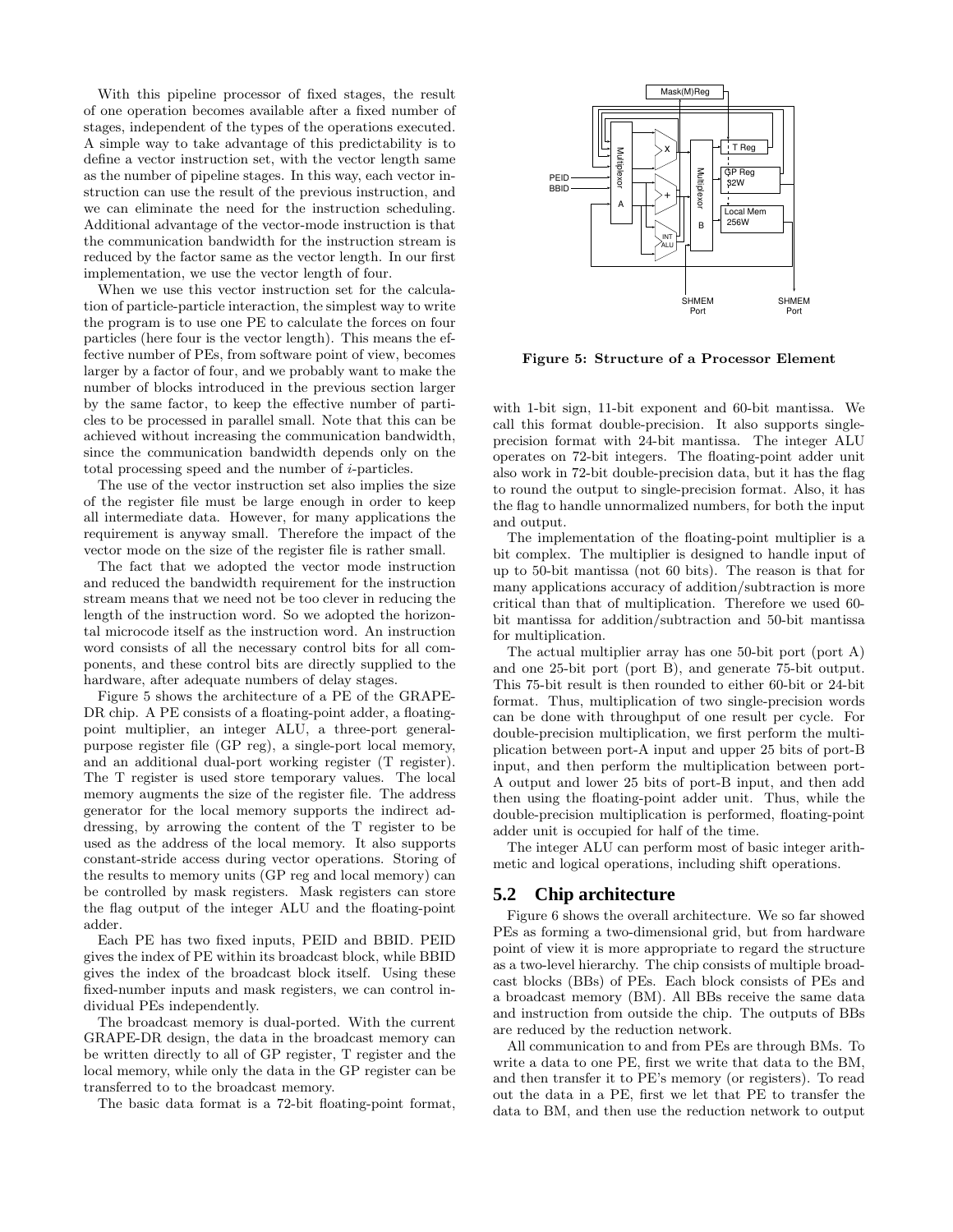

**Figure 6: Overall Architecture of the GRAPE-DR chip**

the data.

The reduction network has the binary tree structure, and each tree node has the floating-point adder and integer ALU of the same design as those of PEs. Thus, we can apply many different reduction operations, such as summation, multiplication, max, min, and, or etc.

#### **5.3 Programming GRAPE-DR**

In the case where we use this new GRAPE-DR processor as the replacement of traditional special-purpose GRAPE chip for particle-particle interaction calculation, programming is not a very large issue. We can simply write down the microcode for the gravitational force calculation, and communication library routines etc. This is not much different from the softwares necessary for traditional GRAPE hardwares. The only difference is that we also need to write the microcode, which is just several tens of lines.

For other kind of particle-particle interactions, the development process is quite similar to that for gravitational force calculation, and much of the communication library codes can be recycled. Thus, it would be more efficient to let some software generate the communication library from higherlevel specifications, in the way similar to the PGPG system [5]. Also, writing the horizontal microcode by hand is hard, even for just a few lines. We have developed a simple symbolic assembly language, in which the program is written in a more or less human-readable way. Compiler languages are also under development [7].

Complete examples of the assembly language code and compiler language code is given in Appendix.

### **5.4 Implementation details of the GRAPE-DR chip**

In this section, we summarize the characteristics of the first hardware based on the GRAPE-DR architecture, the GRAPE-DR chip. The GRAPE-DR chip was fabricated using 90 nm process and integrates 512 processors. The general-purpose register has 32 words and local memory 256 words.

One BB consists of 32 PEs and a 1024-word dual-port BM. One chip consists of 16 blocks, and the input port of the chip can accept one double-precision word per clock cycle. The throughput of the output port is one word per every two clock cycles.

The chip operates on the clock cycle of 500 MHz and offers the peak speed of 512 Gflops for single-precision operations and 256 Gflops for double-precision operations. Input data bandwidth is 4 GB/s and output 2 GB/s.

## **5.5 Parallel GRAPE-DR system**

So far, we have discussed the design of a single chip. In practice, in order to achieve a reasonable performance, it is necessary to use many of these chips for one application. In other words, we need to discuss how to construct a large parallel system.

Here, we continue the approach we used for previous GRAPE hardwares[3]. The GRAPE-DR hardware will be designed as a relatively small attached processor for UNIX/Linux running workstations or PCs, and large parallel systems will be constructed just by assembling large PC clusters in which each node is connected to small GRAPE-DR hardware. This approach has many practical advantages. Most important one is that we can keep the speed ratio between the PC host computer and GRAPE-DR relatively small (around a factor of 1000 or less), which greatly simplifies the requirement for the application software. Parallelization is handled on the side of the host computer and GRAPE-DR would not have any special hardware/software to support parallelization.

One GRAPE-DR card will house 4 processor chips, each with its own off-chip memory. The data transfer speed between the host and GRAPE-DR card can be the bottleneck, but current fast interface standards like 8-lane PCI-Express would offer reasonable bandwidth, at least for the current GRAPE-DR chip.

We plan to complete a 4096-chip system by early 2009. It will have the theoretical peak performance of 2 Pflops for single precision and 1 Pflops for double precision. Most likely, it will be a 512-node system each with two GRAPE-DR cards.

## **6. DEVELOPMENT STATUS**

#### **6.1 Hardware**

We finished the physical design of the GRAPE-DR chip by the end of 2005, and received the first sample chips in May 2006. Top panel of figure 7 shows the top-level layout image of the chip. Each white square is one PE. The die size is 18mm by 18mm.

We have developed the GRAPE-DR test board (see the bottom photo of figure 7), which houses one GRAPE-DR chip around the same time and confirmed the operation of the chip with both the test vectors and for real applications. The test board consists of one GRAPE-DR chip, one FPGA chip (Altera Stratix II), and one memory chip. The interface to the host is PCI-X, and we used the IP core from PLDA. Figure 8 shows the block diagram of the GRAPE-DR test board.

We have finished the development of the second board with PCI-Express interface and large on-board memory with DDR2 DRAM.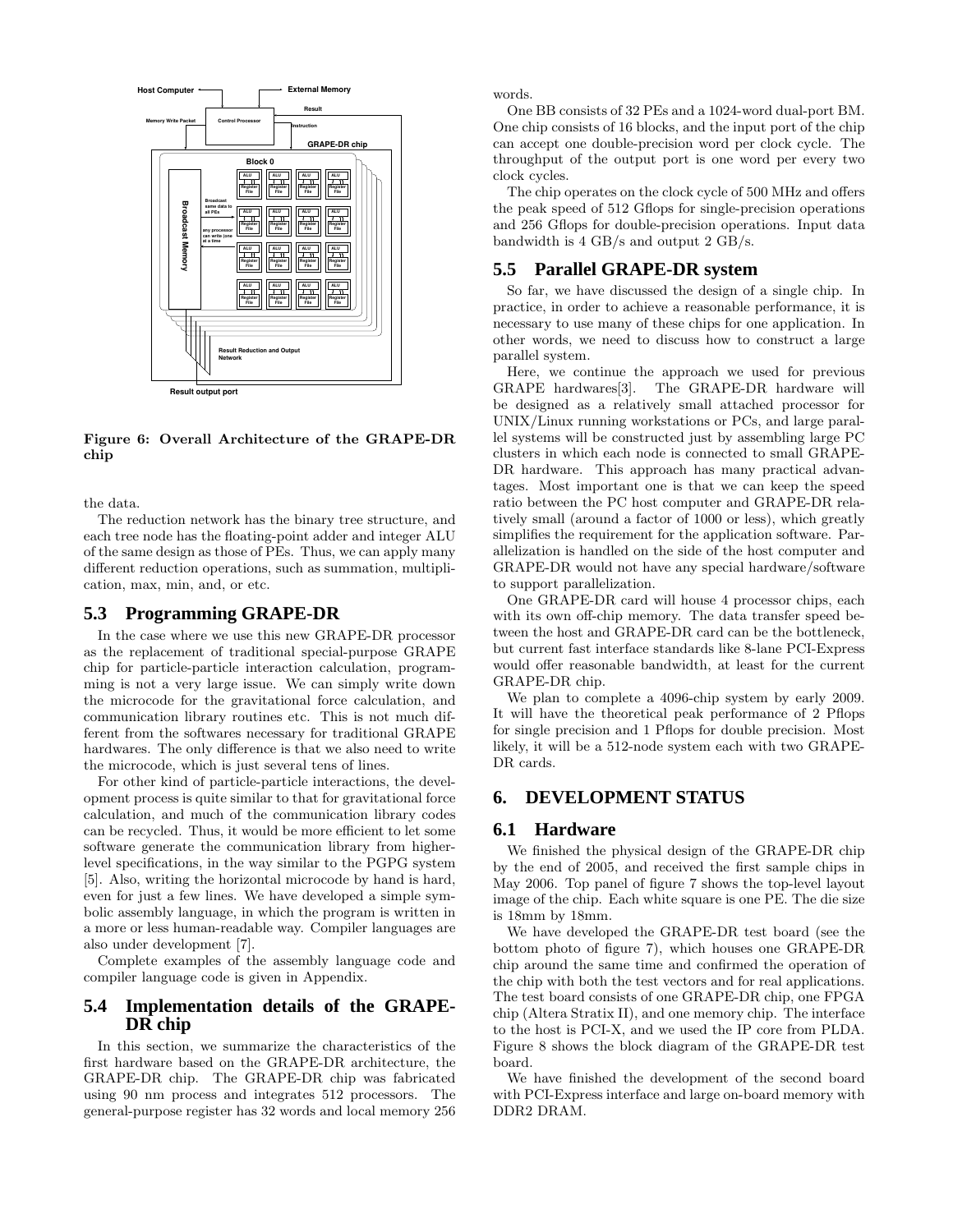

**Figure 7: GRAPE-DR chip layout (top) and GRAPE-DR test board (bottom)**



**Figure 8: GRAPE-DR chip test board block diagram.**

|  | Table 1: Applications tested on the hardware |  |  |  |
|--|----------------------------------------------|--|--|--|
|--|----------------------------------------------|--|--|--|

| application     | assembly   | asymptotic | measured  |  |  |
|-----------------|------------|------------|-----------|--|--|
|                 | code steps | speed      | speed     |  |  |
| simple gravity  | 56         | 174 Gflops | 50 Gflops |  |  |
| gravity and     | 95         | 162 Gflops |           |  |  |
| time derivative |            |            |           |  |  |
| vDW force       | 102        | 100 Gflops |           |  |  |

The measured maximum power consumption of the GRAPE-DR chip was 65W.

#### **6.2 Software**

So far, we have implemented the following applications

- *•* Gravitational *N*-body calculation (simple one and that for Hermite integration scheme)
- *•* Molecular dynamics calculation with van der Waals potential
- *•* Parallel integration of three-body problems
- *•* Matrix multiplications
- *•* Simplified two-electron integral calculation

The first two have been actually run on the hardware. Table 1 lists the number of instructions in the loop body, estimated asymptotic performance of the single-chip board when we ignore the communication between the host and the board, and actual measured performance of the board (only for one gravity code).

For gravitational force calculation, around 50Gflops was measured for integration of 1024-body system. Currently, we use the on-chip memory of FPGA as the on-board memory, which limits the size of the memory. For larger number of particles, the performance close to the peak could be achieved, even with current relatively slow PCI-X interface. Since the purpose of this test board is to test the chip itself, we have not tried much to achieve very high performance. For the same reason, we do not give the measured performance for two other codes.

Other applications have been tested on software chip simulator. We plan to run these applications after a second board with large on-chip memory becomes available, since they do require large memory for either data (matrix multiplication) or code (others).

## **7. DISCUSSION**

## **7.1 Comparison with previous SIMD machines**

Since all PEs on GRAPE-DR execute the same instruction stream, it belongs to the SIMD architecture. There have been a number of projects to develop large-scale parallel computers for scientific computing based on SIMD architecture. Examples are Illiac IV, Goodyear MPP, ICL DAP, TMC CM-2, Maspar MP-1, IFN/Quadrics APE machines.

There are, however, several important differences between the design of GRAPE-DR and that of previous SIMD machines. The first one is the size of the local memory for PEs. All previous SIMD machines are designed so that the main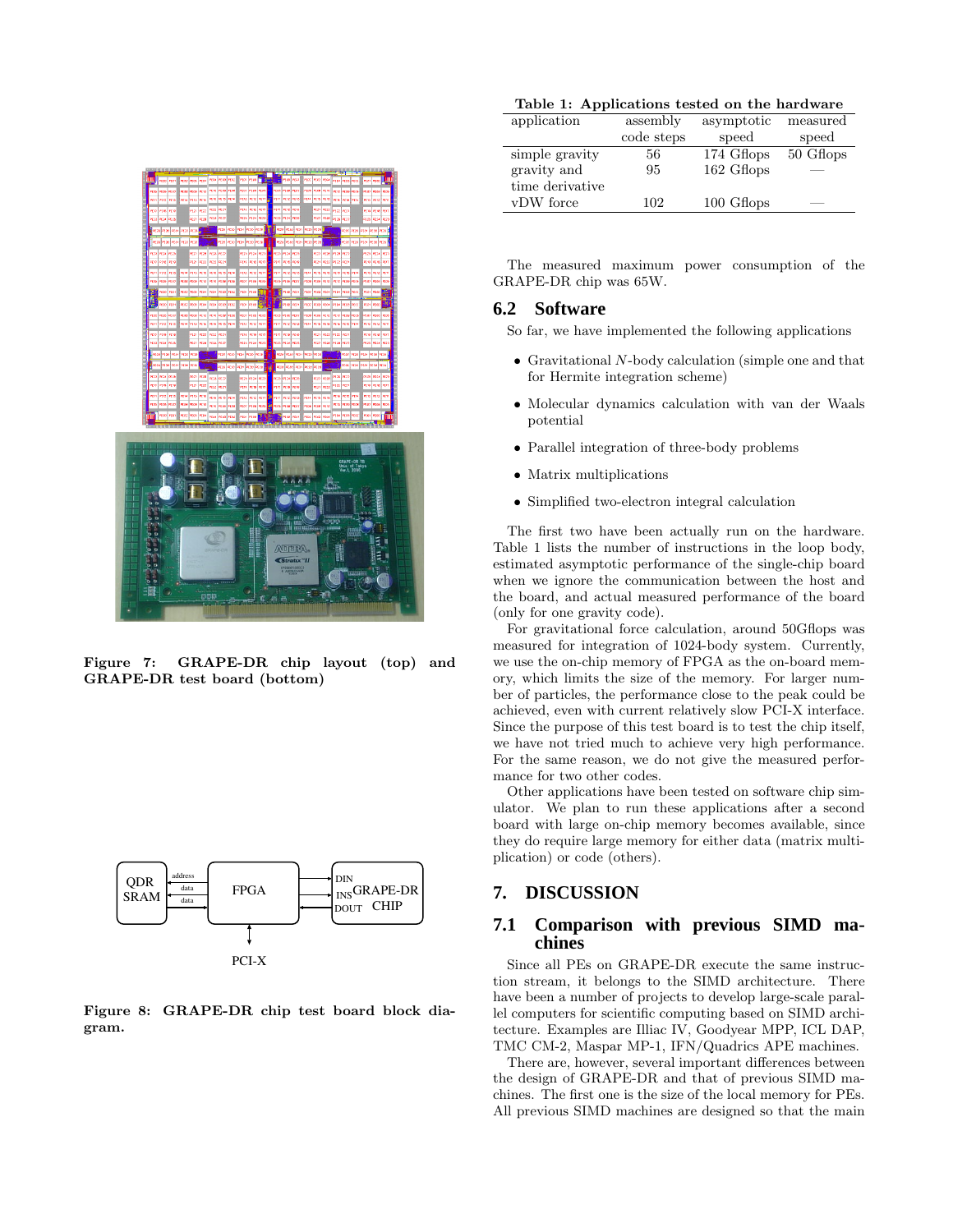body of the application program runs on the SIMD processor array. Therefore the combined capacity of the memories local to PEs must be large enough to run actual applications. However, this requirement for large local memory makes the efficient design of an SIMD processor array practically impossible with the current VLSI technology, as we discussed in section 2. Except for APE machines, SIMD machines listed above were designed and built before 1990, which was the time when it become possible to integrate multiple floating-point units into a single chip.

In the case of GRAPE-DR, we solved this problem of the local memory bandwidth by limiting the size of the local memory so that it can be integrated into one chip. This means that the way the application program use the GRAPE-DR hardware is different from that for previous SIMD processors. Main body of the data resides on the main memory of the host computer, and only some relatively small chunks of data are exchanged between the host and GRAPE-DR. This also means quite different requirement for the software. In the case of previous SIMD machines, the entire application code must be run on the SIMD processor array. Thus, either the users or the compilers must generate the program which runs on a particular SIMD architecture.

In the case of GRAPE-DR, however, we move only the most compute-intensive part of a given application to GRAPE-DR, and all remaining part of the application code still runs on the host computer. Thus, we do not need to develop a good compiler or rewrite the entire application code by hand.

Another difference is that the architecture of GRAPE-DR is not strictly SIMD, since multiple GRAPE-DR boards connected to different host computers can run different programs. Thus, even though the chip-level architecture is SIMD, the system-level architecture is distributed-memory MIMD. Thus, we can use parallel programs developed for PC clusters, by replacing the most compute-intensive part to the calls to library routines implemented on GRAPE-DR.

The design of ClearSpeed CX600 is quite similar to GRAPE-DR. It consists of 96 PEs, each with integer ALU, FMUL, FADD, integer MAC, 5-port register file and 6KB of memory. All PEs receive the same instruction from a scalar processor integrated into the chip. Compared to GRAPE-DR, the main difference is the lack of the support for the hierarchical structure (broadcast memory and reduction network). Since the number of PEs in the CX chip is still relatively small, the reduction network might not be crucial for the application performance. The CX600 chip has the die size of 15mm by 15mm and fabricated using IBM Cu-11 130 nm process. Its peak speed for matrix multiplication is 25 Gflops. With the first implementation of the GRAPE-DR architecture, we achieved 256 Gflops double-precision speed for matrix multiplication with 512 PEs using 90nm process.

Recent GPUs with the so-called "Unified Shader" architecture, in particular nVidia GeForce 8800, can be used as GPGPU (General-Purpose GPU), in the way rather similar to GRAPE-DR processor chip. The peak performance numbers of GeForce 8800 and GRAPE-DR chip are rather similar. The former can perform 128 single-precision multiplications and 128 multiply-and-add operations also in single precision, at the clock speed of 1.35GHz. Thus, the theoretical peak performance is 518 Gflops. The peak performance of a GRAPE-DR chip is 512 Gflops. The transistor count of GeForce 8800 is 681M, while that of GRAPE-DR is 450M. Both are manufactured using TSMC 90nm process. From the viewpoint of an application developer, the largest difference between GPU and GRAPE-DR is the lack of the external memory with high bandwidth in the case of GRAPE-DR. This difference of course limit the application area to some extent, but many applications do not need such memory.

One important difference is the power consumption. GeForce 8800 can consume as much as 150W, while the maximum power consumption of a GRAPE-DR chip is 65W. This difference comes from the differences in the clock frequency and the die size. In other words, the design of GRAPE-DR is significantly more efficient than that of a GPU with unified-shader architecture. This difference in the efficiency is likely to increase in future generations, since GPUs will most likely become more flexible, in other words less efficient in the use of transistors.

## **7.2 On-chip communication network or offchip memory bandwidth**

One unusual design decision we made for GRAPE-DR is the design of the communication network for PEs, or lack of it. Almost every SIMD design has nearest-neighbor 2-D grid communication network, and some successful designs had network of higher dimensions (3D on APE and 14D on CM). On the other hand, the baseline GRAPE-DR architecture has only the broadcast/reduction network.

For particle-based simulations or dense-matrix operations, this lack of inter-PE communication network is no problem. Previous generations of special-purpose GRAPE systems did not have inter-PE communication network. Thus, as far as we use GRAPE-DR as the programmable replacement of old GRAPE systems, we do not need inter-PE network.

Here we discuss if addition of the inter-PE communication network would improve the performance of some applications. We consider FFT and explicit hydro code on regular grid.

The GRAPE-DR chip can perform multiple FFT operations of up to around 512 points, with the efficiency of around 10%. With some on-chip network, we may be able to use multiple PEs to perform FFT of a long vector. However, the increase in the performance is rather limited, since even if we do 1M-points FFT, the computation/communication ratio becomes only a factor two bigger.

A more straightforward way to improve the efficiency is to increase the off-chip communication bandwidth. With fast serial interfaces like XDR, it is not too expensive to connect the GRAPE-DR chip, its local memory and host processor with the link speed exceeding 10 GB/s. In this way, it is not impossible to achieve the efficiency much higher than that of the current GRAPE-DR chip.

For hydro calculations, on-chip communication network would be useful, if all variables can fit into the local memory of the chip. However, in practice that would be unlikely, and performance would be be limited by the off-chip communication bandwidth. Thus, it seems more practical to increase the off-chip communication bandwidth.

At least for these two examples, on-chip communication network does not help, and increasing the off-chip communication bandwidth is more useful.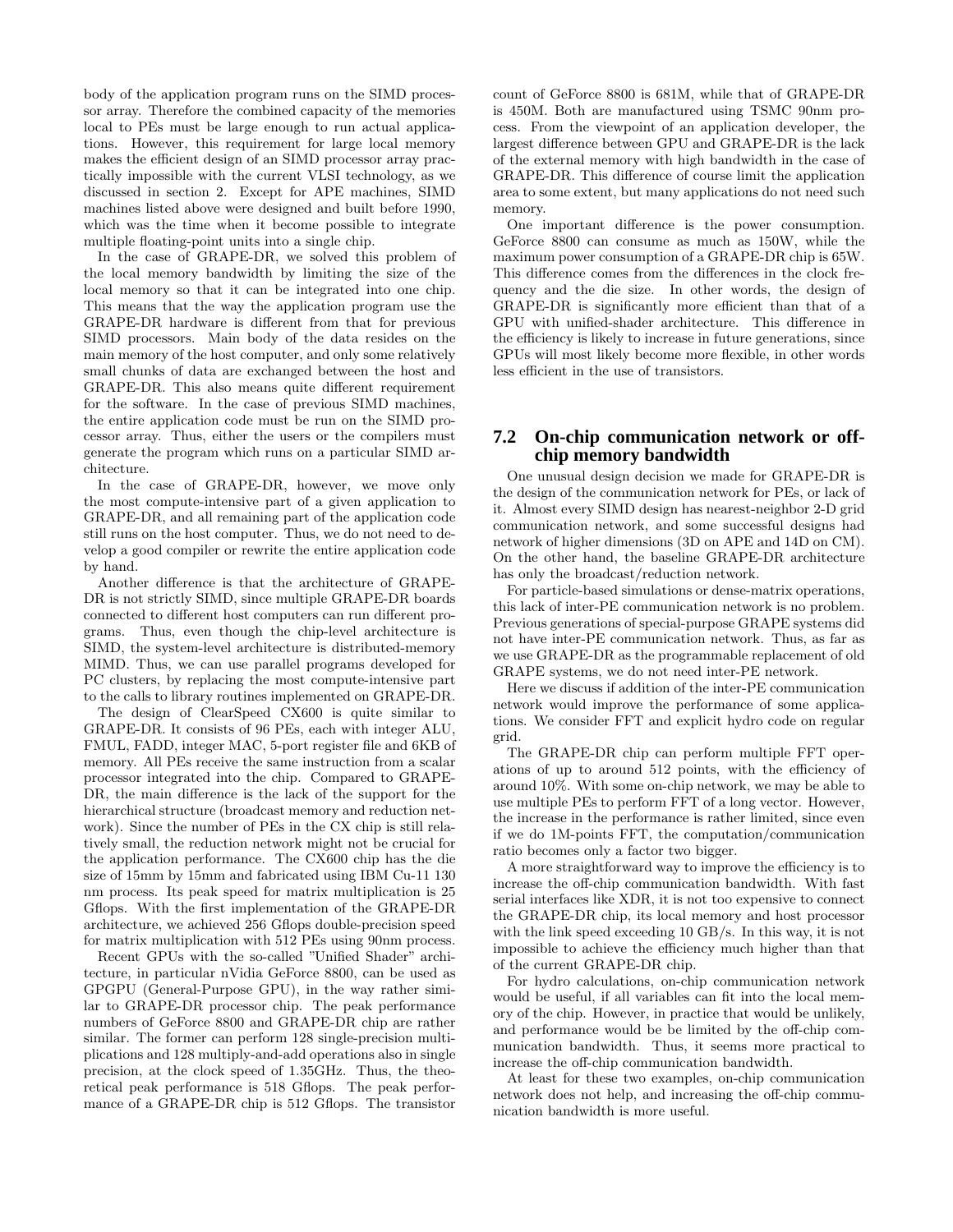## **Acknowledgments**

The authors thank Toshiyuki Fukushige, Yoko Funato, Piet Hut, Toshikazu Ebisuzaki, and Makoto Taiji for discussions related to this work. The GRAPE-DR chip design was done in collaboration with IBM Japan and Alchip company. We than Ken Namura, Mitsuru Sugimoto, and many others from these two companies. The design of the control processor on the prototype board was done by Takeshi Fujino. This research is partially supported by the Special Coordination Fund for Promoting Science and Technology (GRAPE-DR project), Ministry of Education, Culture, Sports, Science and Technology, Japan.

# **Appendix: Example of assembly-level programming**

Currently, the software system for GRAPE-DR is quite similar to the PROGRAPE/PGR system, which is designed to use FPGA as coprocessors. In both cases, the underlining idea is to use them in the way similar to GRAPE systems. In other words, they are designed to use the hardware to evaluate equation (1). The assembly language source has the following three sections

- *•* Variable declaration section, in which we define the above  $x_i$ ,  $x_j$ ,  $f_i$  and other working variables.
- *•* Initialization section, which gives the assembly language code for initialization.
- *•* Loop section, which gives the definition of function *g*.

The following is the complete listing of assembly-language description for gravitational force calculation

$$
a_i = -\sum m_j \frac{r_i - r_j}{(|r_i - r_j|^2 + \epsilon_j^2)^{3/2}} \tag{2}
$$

```
1: var vector long xi hlt flt64to72
2: var vector long yi hlt flt64to72
3: var vector long zi hlt flt64to72
4: bvar long xj elt flt64to72
5: bvar long yj elt flt64to72
6: bvar long zj elt flt64to72
7: bvar long vxj xj
8: bvar short mj elt flt64to36
9: bvar short eps2 elt flt64to36
10: var short lmj
11: var short leps2
12: var vector long accx rrn flt72to64 fadd
13: var vector long accy rrn flt72to64 fadd
14: var vector long accz rrn flt72to64 fadd
15: var vector long pot rrn flt72to64 fadd
16: loop initialization
17: vlen 4
18: uxor $t $t $t
19: upassa $ti $ti $lr40v
20: upassa $t $t $lr48v
21: upassa $t $t $lr56v
22: upassa $t $t pot
23: loop body
24: vlen 3
25: bm vxj $lr0v
26: vlen 1
27: bm mj lmj
```
28: bm eps2 leps2 29: vlen 4 30: nop 31: fsub \$lr0 xi \$r6v \$t 32: fsub \$lr2 yi \$r10v ; fmul \$ti \$ti \$t 33: fsub \$lr4 zi \$r14v 34: fmul \$r10v \$r10v \$r18v ; fadd \$t leps2 \$t 35: fmul \$r14v \$r14v \$r22v 36: fadd \$t \$r18v \$t 37: fadd \$ti \$r22v \$r18v \$t 38: ulsr \$ti il"60" \$t \$lr22v 39: ulsr \$ti il"1" \$t 40: uadd  $Ir22v$   $If$   $If$   $If$  $41:$  usub hl" $9fd$ " \$ti 42: ulsl \$ti il"60" \$lr30v 43: moi 1 44: uand il"1" \$lr22v 45: moi 0 46: uand \$r18v h"000ffffff" \$t 47: uor \$ti h"3ff000000" \$t 48: fmul \$ti f"0.57" \$t 49: fsub f"1.57" \$ti \$t 50: mi 1 51: fmul f"1.414" \$ti \$t 52: mi 0 53: nop 54: fmul \$t \$lr30v \$t \$r22v 55: fmul \$r18v \$r18v \$r26v \$t 56: fmul \$r18v \$ti \$r26v \$t 57: fmul \$ti f"0.5" \$r26v 58: fmul \$r22v \$r22v \$t 59: fmul \$ti \$r26v \$t 60: fsub f"1.5" \$ti \$t 61: fmul \$r22v \$ti \$t \$r22v 62: fmul \$ti \$ti \$t 63: fmul \$ti \$r26v \$t 64: fsub f"1.5" \$ti \$t 65: fmul \$r22v \$ti \$t \$r22v 66: fmul \$ti \$ti \$t 67: fmul \$ti \$r26v \$t 68: fsub f"1.5" \$ti \$t 69: fmul \$r22v \$ti \$t \$r22v 70: fmul \$ti \$ti \$t 71: fmul \$ti \$r26v \$t 72: fsub f"1.5" \$ti \$t 73: fmul \$r22v \$ti \$t \$r22v 74: fmul \$ti \$ti \$t 75: fmul \$ti \$r26v \$t 76: fsub f"1.5" \$ti \$t 77: fmul \$r22v \$ti \$t 78: fmul lmj \$ti \$t \$r22v 79: fmul \$r6v \$ti \$t ; upassa pot pot \$lr0v 80: fadd \$lr40v \$ti \$lr40v accx 81: fmul \$r10v \$r22v \$t 82: fadd \$lr48v \$ti \$lr48v accy 83: fmul \$r14v \$r22v \$t 84: fadd \$lr56v \$ti \$lr56v accz 85: fmul \$r18v \$r22v \$t 86: fadd \$lr0v \$ti pot

Lines 1-3 defines  $x_i$ , which is, in this case the three position variables xi, yi, and zi. The keyword hlt means that it is for  $x_i$ . Keywords elt and rrn are for  $x_j$  data and *f<sup>i</sup>* data. Keywords like flt64to72 specifies the type of for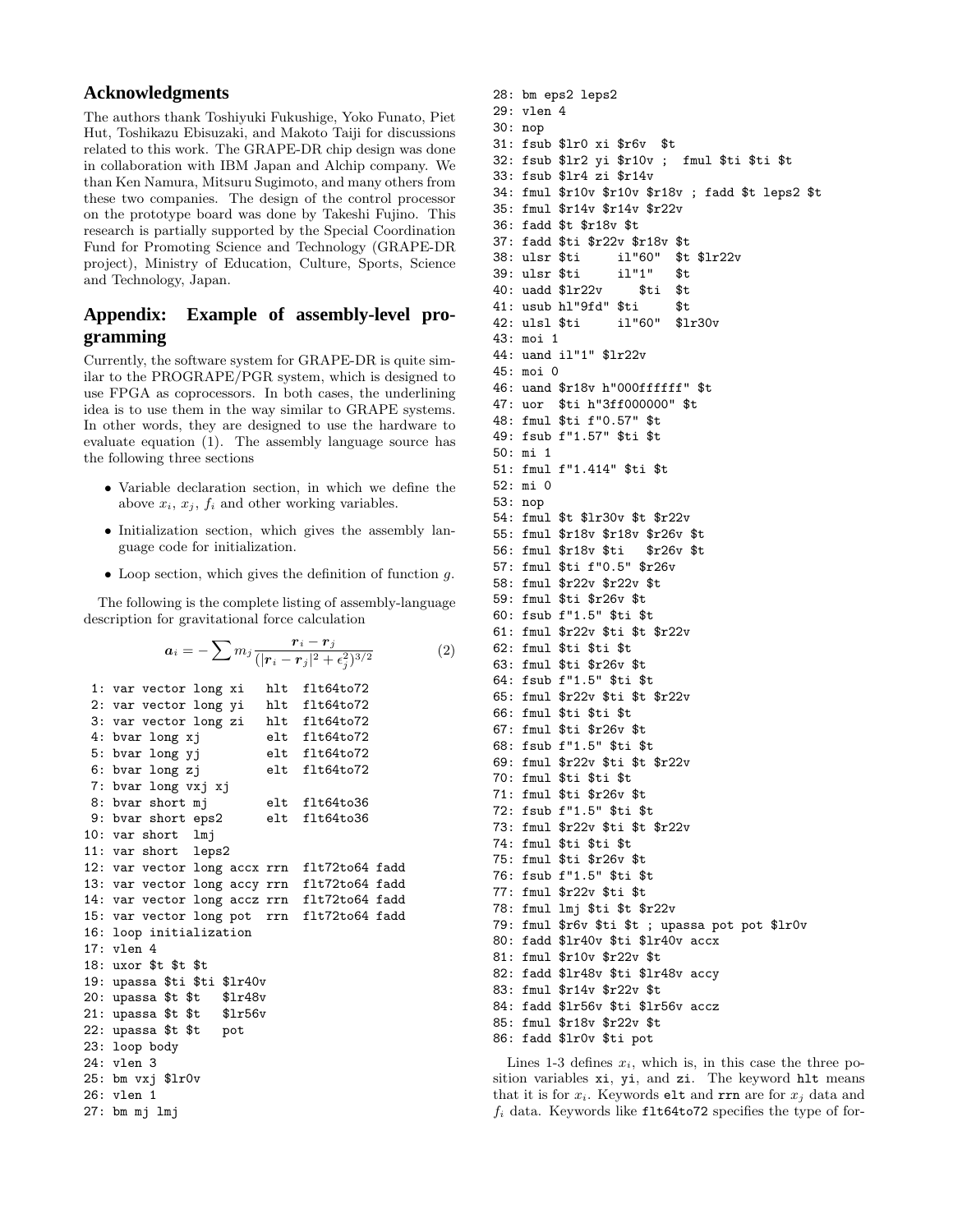mat conversion to be done in the interface hardware. Lines 16 to 22 are initialization. Lines 16 and 17 are assembler directives.

The vlen directive means the instructions will be performed for four clock cycles. As we described in section 5.1, the instructions are sent to the chip only once in every four clock cycles. The vlen directive specifies the actual number of vector length for the subsequent instructions.

Lines 18 to 22 specifies actual instructions. Instructions have three-address format, with operation source1 source2 destination syntax, except for the bm instruction (lines 25, 27 etc) which has operation source destination format. However, as in the case of line 55, we can specify multiple destinations when that is useful. Also, immediate values can be specified as is used in lines 57, 60 etc. The bm instruction move the data between the broadcast memory and local memory (or register) of PEs. Here, we do not give the full description of the instructions, but any operation starting with "u" is unsigned integer operation, and  ${\tt fmul}$  and  ${\tt fadd}$  are floating point multiplication and addition. Operands of the form \$[l]r*nn*[v] such as \$lr0v are register specification, and \$t is the T register (see figure 5). The variables declared in the first section have static addresses in the local memory. Thus, the instruction fsub \$lr2 yi \$r10v ; fmul \$ti \$ti \$t means "subtract the vector variable yi from long scalar register 2 and store the result as short vector register starting at address 10, and calculate the square the result of the previous instruction (in the T register) and store that to the T register.

This example is rather complex and long, because we calculate *x <sup>−</sup>*3*/*<sup>2</sup> using Newton iteration. Initial guess is made in lines 38 to 54, and Newton iteration (5 times) is done in lines 55 to 77.

From this description, the assembler generates interface functions to send  $x_i$  and  $x_j$  data and let the GRAPE-DR hardware run. The following C-code fragments is the definition of these functions and structs used by them.

```
struct SING_hlt_struct0{
  double xi;
  double yi;
  double zi;
};
struct SING_hlt_vector_struct0{
  double xi[4];
  double yi[4];
  double zi[4];
};
struct SING_elt_struct0{
  double xj;
  double yj;
  double zj;
  double mj;
  double eps2;
};
struct SING_result_struct{
  double accx;
  double accy;
  double accz;
  double pot;
```
#### };

struct SING\_result\_vectorstruct{

```
double accx[8];
  double accy[8];
  double accz[8];
  double pot[8];
};
void SING_grape_init();
int SING_send_i_particle(struct
                          SING_hlt_struct0 *ip,
                          int n);
int SING_send_elt_data0(struct
                        SING_elt_struct0 *ip,
                         int index_in_EM);
int SING_grape_run(int n);
int SING_get_result(struct
```
The application program can use GRAPE-DR by calling the five functions defined above. This is rather similar to using GRAPE hardware. Communications between the host and GRAPE-DR are performed through two "send" functions and one "get" function.

SING\_result\_struct \*rp);

At the first sight, one might think this programming model is far too specialized to the calculation of particleparticle interaction. It turned out, however, that with a few extensions this model is applicable to a wide range of applications, such as parallel integration of three-body problem, matrix multiplication, evaluation of two-electron integrals etc.

We have developed a compiler which generates the assembly code for the same gravitational force calculation from the following description.

```
/VARI xi, yi, zi
/VARJ xj, yj, zj, mj, e2;;
/VARF fx, fy, fz;
dx = xi - xj;dy = yi - yj;dz = zi - zj;r2 = dx * dx + dy * dy + dz * dz + e2;r3i = \text{powm}32(r2);ff = mj*r3i;
fx += ff*dx;fy += ff*dy;
fz := ff*dz;
```
Currently, the code generated by this compiler is not very optimized. We are working on this issue.

### **8. REFERENCES**

- [1] J. Barnes and P. Hut. A hiearchical o(nlogn) force calculation algorithm. *Nature*, 324:446–449, 1986.
- [2] W.J. Bouknight, S.A. Denenberg, D.E. McIntyre, J.M. Randall, A.H. Sameh and D.L. Slotnick, Theaa<sub>Illiac</sub> IV system, Proc. IEEE, vol. 60, no. 4, April 1972, pp. 369-388
- [3] T. Fukushige, J. Makino, and A. Kawai. GRAPE-6A: A Single-Card GRAPE-6 for Parallel PC-GRAPE Cluster Systems. *Publ. Astr. Soc. Japan*, 57:1009–1021, Dec. 2005.
- [4] L. Greengard and V. Rokhlin. A fast algorithm for particle simulations. *Journal of Computational Physics*, 73:325–348, December 1987.